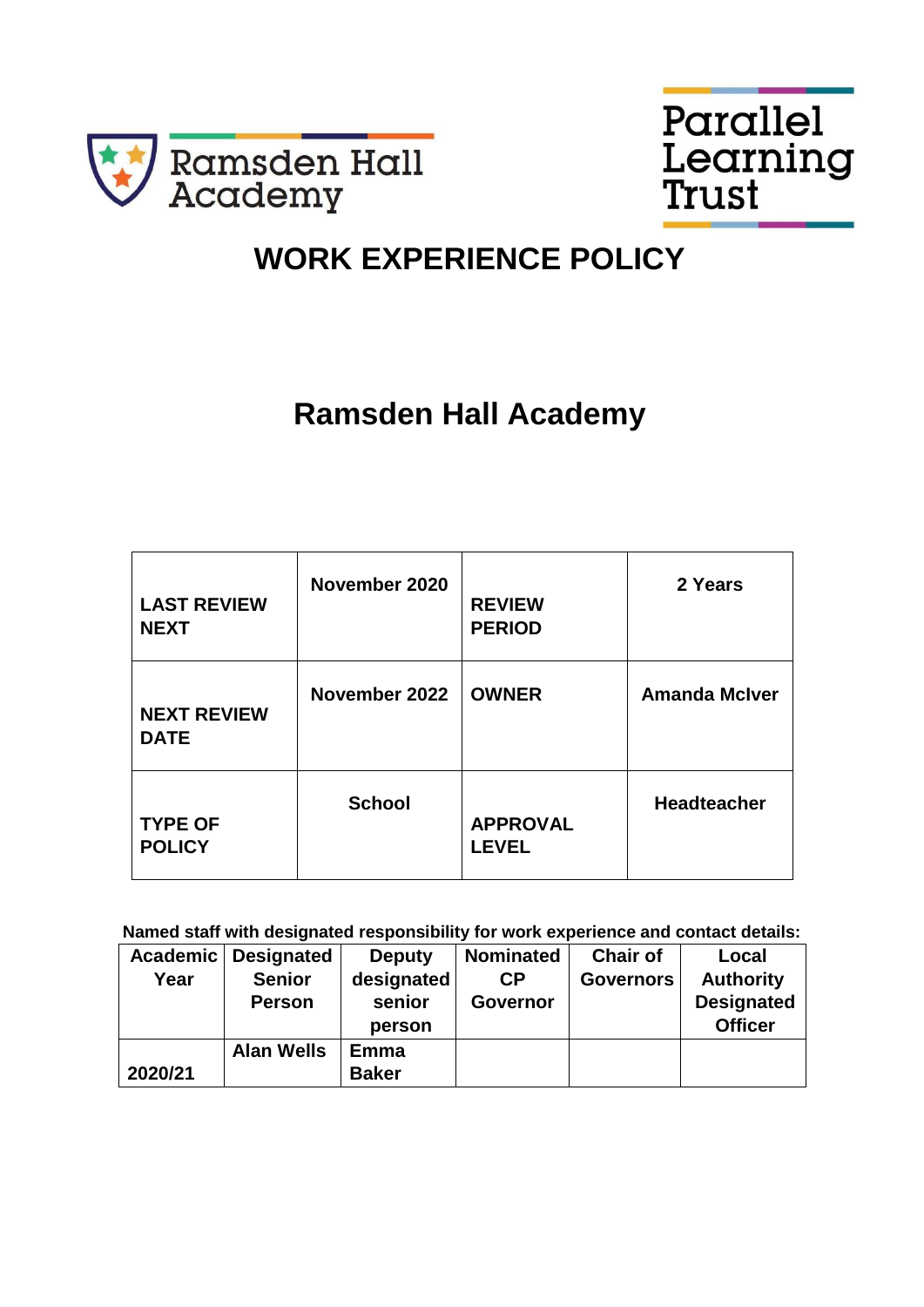#### **The Ramsden Hall Code of Conduct**

*We keep each other safe* 

*We help each other learn* 

*We look after our school* 

**Please note that during periods of restrictions due to COVID 19 students will not be able to take part in Work Experience.**

#### **Aims and Objectives**

Work experience during the course of studies at the school aims to:

- Prepare students for the opportunities, responsibilities and experiences of adult life.
- Develop student's employability and key skills, personal development and maturity.
- Increase motivation to do well at school.
- Support personal and social education.
- Increase self-confidence.
- Help with independence.

#### **Procedure**

At Ramsden Hall Academy work experience placements provide an invaluable opportunity for students to learn about the world of work. The opportunity to undertake a placement is available to students in year 10 or 11 whom the school believes will benefit from Work Experience.

The school has a Transition Manager who organises the work experience scheme alongside an external organisation (currently Essex Youth Services (EYS)).

Parental permission is requested to share information with EYS and prospective employers. Without this we will not proceed. The Transition Manager will arrange for each student to meet with EYS to discuss choices.

After meeting with all the students EYS will source placements and ensure that all health and safety checks and insurance policies of the employers are in date. If not, new health and safety visits will be arranged. No employer without adequate insurance cover and an up to date health and safety check will be considered.

Once satisfied that all health and safety checks are in place the school Transition Manager will arrange interviews with the employers and will accompany students on their appointments.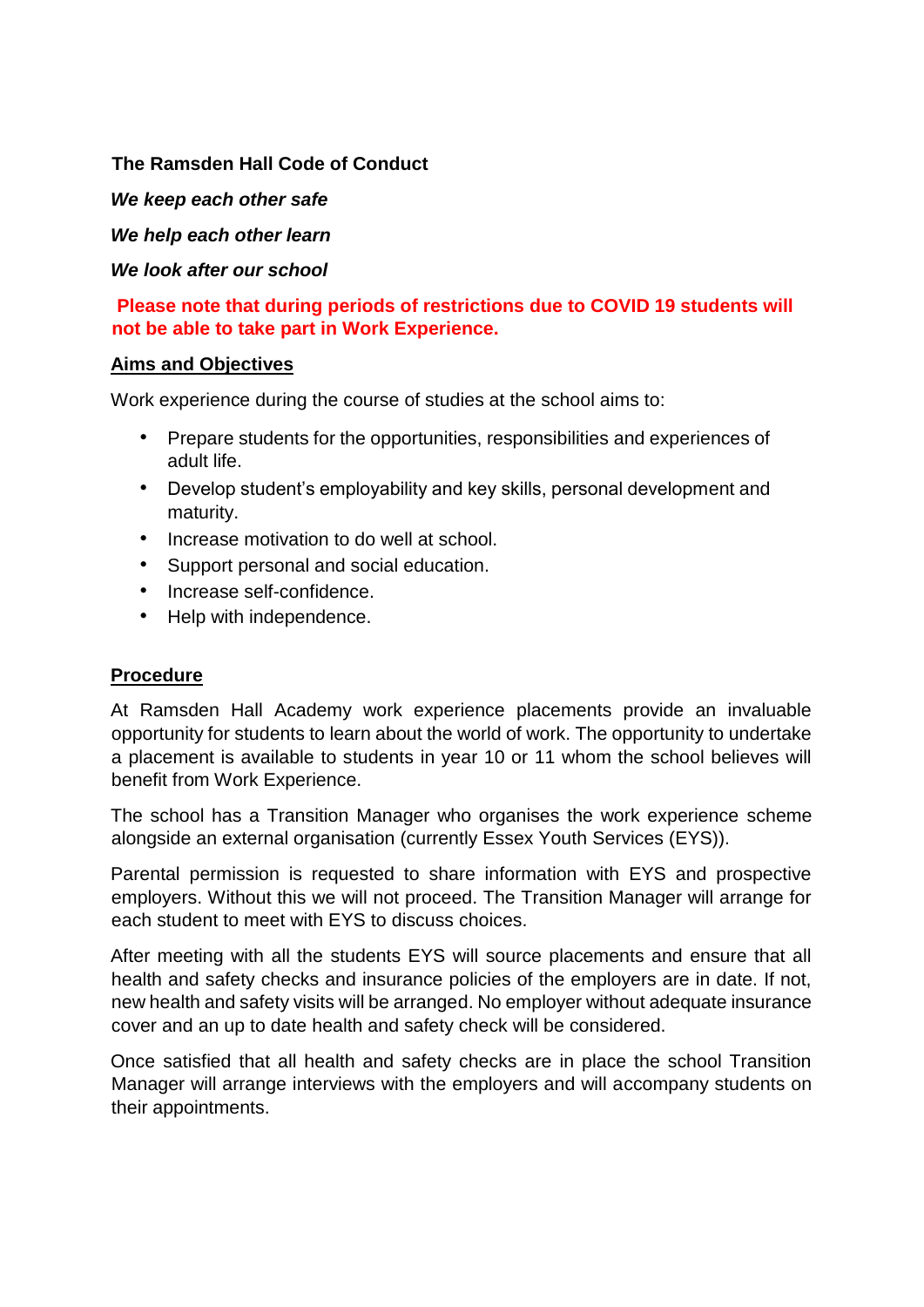After a successful interview the student can commence work experience. The school Transition Manager will contact the employer regularly by phone throughout the placement and will also visit the student at the placement at least once completing a work experience visit report.

### **Responsibilities**

1. The Academy Council in conjunction with the Headteacher is responsible for all aspects of work experience, including health and safety.

2. Responsibility for the management of work experience placements is delegated to the Transition Manager.

### **Academy Council Responsibilities**

1. The Academy Council has overall responsibility for the management of the School, including work experience. 2. The Academy Council will ensure that:

- The Health and Safety of students is safeguarded throughout work experience placements organised through the school.
- Adequate resources are available for safe work experience practices
- Appropriate public liability insurance is in place to cover students and staff, including staff visits to placements.

#### **Headteacher's Responsibilities**

- 1. The Headteacher is responsible for the operational management of the school, including work experience.
- 2. The Headteacher will liaise closely with the Transition Manager to ensure that adequate Health and Safety checks are carried out before allowing work experience to take place.
- 3. The Headteacher, with the Transition Manager will decide the appropriate process for organising work experience placements, including the use of external bodies.
- 4. The Headteacher will ensure:
- Training is provided for the Transition Manager in all aspects of their role.
- Work Experience complements the curriculum of students.
- The Work Experience Policy and Health and Safety Policy are reviewed annually.

### **Transition Manager's Responsibilities**

1. The Transition Manager is responsible for the work experience placements. This includes liaising with any external bodies appointed to organise the practical arrangements.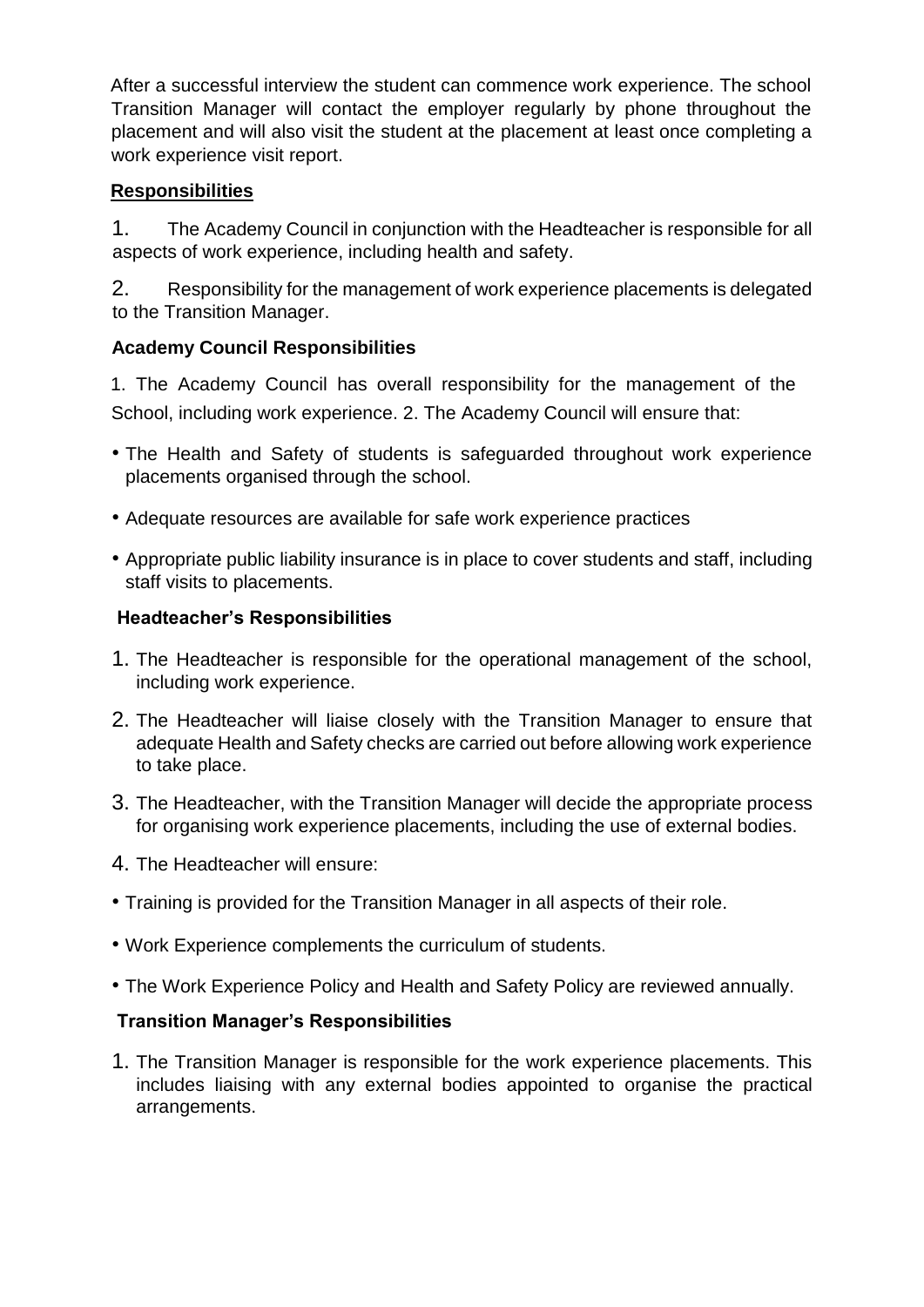- 2. The Transition Manager will liaise closely with the Headteacher to decide the appropriate process for organising work experience placements, including the use of external bodies.
- 3. The Transition Manager will ensure that:
- All placements are risk assessed and comply with the School's Health and Safety Policy.
- Students and parents are provided with all relevant information regarding work experience placements.
- Employers providing placements have full relevant information regarding students undertaking a placement with them, including details of additional educational or special needs.
- Students are visited during their placement.

## **Organisers (i.e. Essex Youth Services) Responsibilities**

1. To take action that is reasonably practicable to ensure pupils are not placed in a working environment where there are significant risks to their health and safety. To carry out suitable checks on employers (placement providers) health and safety management systems.

2. To provide the pupils with any relevant information about the employer and the site conditions that may affect their health and safety.

3. To ensure pupils have received adequate health and safety instruction and training in relation to any risks that they are likely to be exposed to in the course of their placement.

4. To obtain from the school and provide employers with relevant information about students, e.g. their health and factors that might affect their ability to understand and respond to information and instructions about health and safety at work e.g., learning disabilities or language problems.

5. To work closely with the school and the school's Transition Manager to ensure the work placement is arranged according to current legislation.

6. To obtain records from the employer and ensure that any accidents or incidents during work placements are recorded in the appropriate manner and that this information is provided to the school immediately after the event.

## **Employer (Placement Providers) Responsibilities**

1. As prescribed in the Health and Safety at Work Act 1974, employers have a duty to ensure so far as is reasonably practicable the health, safety and welfare at work of all their employees. By virtue of the Health and Safety (Training for Employment), Policy Reviewed November 2012, Adopted at Full Board Meeting 21/11/2012 Page 5 of 7 Regulations 1990, students on a placement are effectively employees of the company for the duration of work experience. 2. Employers should ensure that: